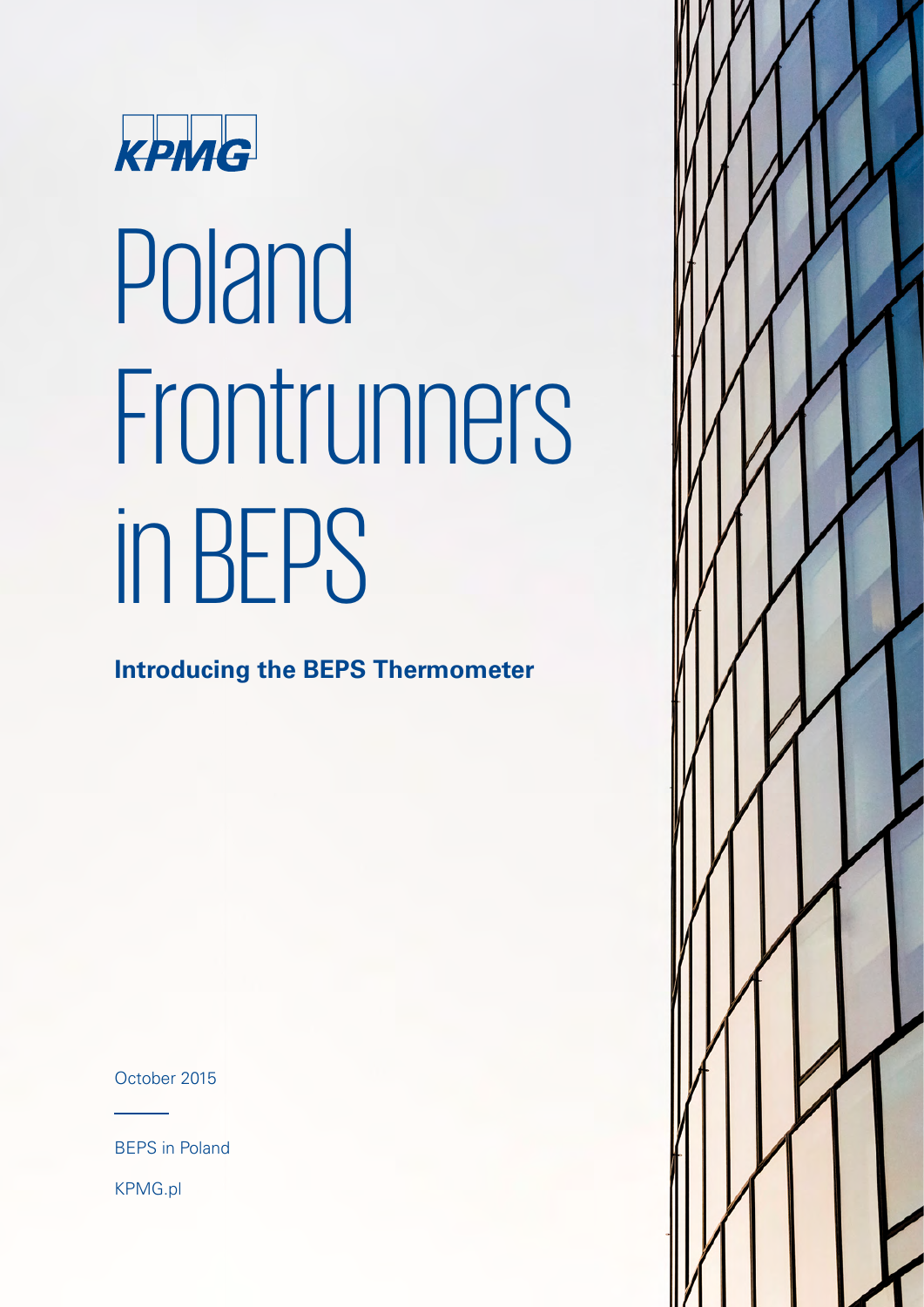

© 2015 KPMG Tax M.Michna sp.k. a Polish limited partnership and a member firm of the KPMG network of independent member<br>firms affiliated with KPMG International Cooperative ("KPMG International"), a Swiss entity. All right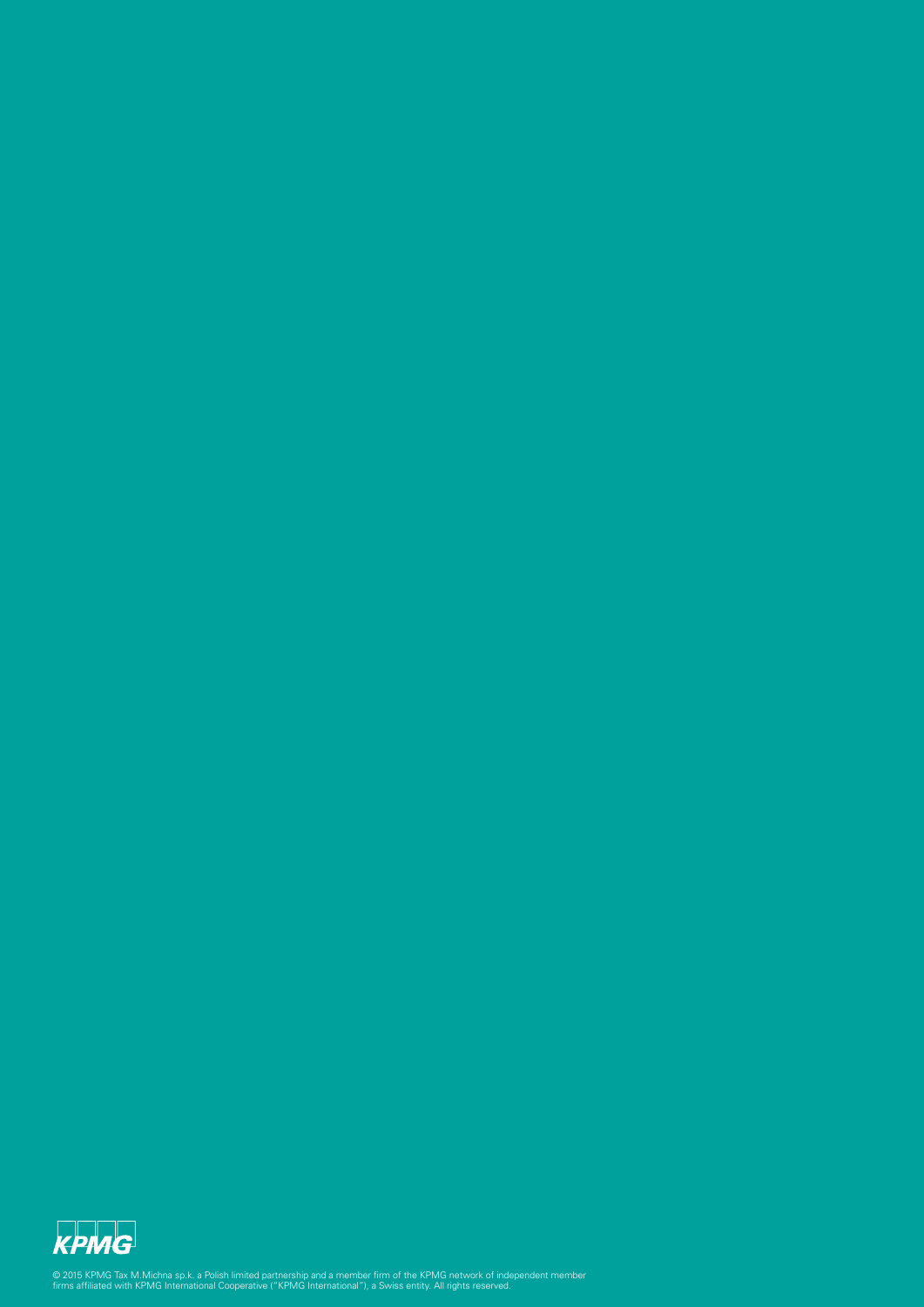**For today's tax executives, the future of international taxation has never been more uncertain. The global project to address tax base erosion and profit shifting (BEPS) is in full swing, and the Organisation for Economic Co-operation and Development's (OECD's) Action Plan on BEPS is at its final stages.**

**Given the voluntary (non-binding) character of the OECD framework cooperation individual countries' response to the BEPS initiative has been surprisingly active with Poland being among the front-runners.**

In the recent months Polish government has been actively involved in the implementation of the BEPS ideas into the Polish tax environment. It appears that further changes are inevitable.

As a result of the above, Polish tax authorities are being equipped with more and more tools which will likely enhance their focus and scrutiny of international transactions.

Polish taxpayers should review their existing transactions and structures immediately to identify potential tax risk areas in light of the G20-OECD BEPS Action Plan, existing Polish regulations and upcoming proposals.

Such review should be followed by all necessary steps to ensure transparency and to maximally reduce potential tax exposure. With adequate preparation, Polish taxpayers will be able to adapt to the new tax landscape created by BEPS without suffering unwarranted disruptions in business operations or incurring excessive tax costs during the transition.

### **Introducing the BEPS Thermometer**

Below KPMG provides you with a short introduction into the BEPS world and specific changes it brings to Poland. We then follow with a health check tool which aims at identifying the key areas / weaknesses and symptoms of what we call "BEPS fever". We also offer you our resources in performing further reviews of your business operations and monitoring BEPS-related developments.



**Marcin Rudnicki** Tax Partner



**Jacek Bajger** Tax Partner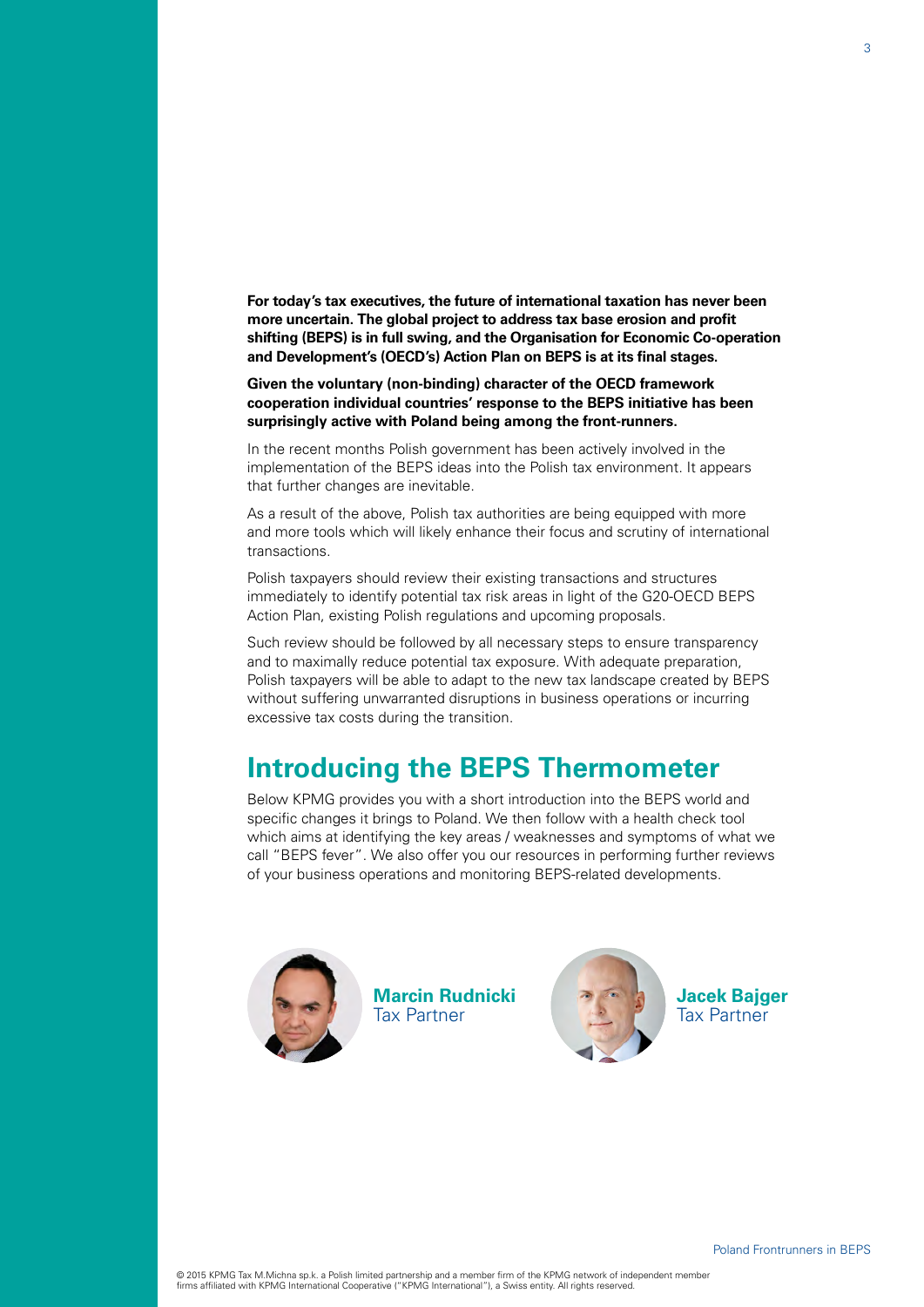### BEPS in a nutshell

On 19 July 2013, the OECD released its Action Plan on Base Erosion and Profit Shifting (BEPS), identifying 15 specific actions that will give governments domestic and international instruments to prevent multinational corporations from paying little or no taxes.

The OECD's goal is to achieve consensus on a coordinated implementation of uniform international taxation principles for the modern age. The Action Plan's rationale is that globalization of the world economy has resulted in multinational enterprises shifting from

country-specific models to global models with integrated supply chains, centralization of service functions, location of activities that are distant from the physical location of customers and increasing delivery of service and digital products over the internet. The OECD says these developments have opened opportunities for multinational enterprises to greatly reduce their tax burden, leading to heightened sensitivity on what paying one's fair share really means.



### **Anna Sińczuk** Tax Partner

The OECD BEPS Action Plan is only a first step. Once it is complete, it will be up to individual countries to translate their interpretation of the OECD' principles into their domestic laws. Some countries, like Poland, have already initiated the process.



According to the KPMG's survey, aspects of the OECD BEPS Action Plan that concern tax executives the most are:

- Transfer pricing rule changes
- Tax information disclosure requirements
	- Changes to international tax rules

### **ACTIONS!**

Tax executives are of the opinion that the most significant proactive steps to be taken now are:

- Determining that documentation and compliance is adequate
- Reviewing tax planning and operations
	- Increasing efforts to take part in shaping BEPS-related tax policy

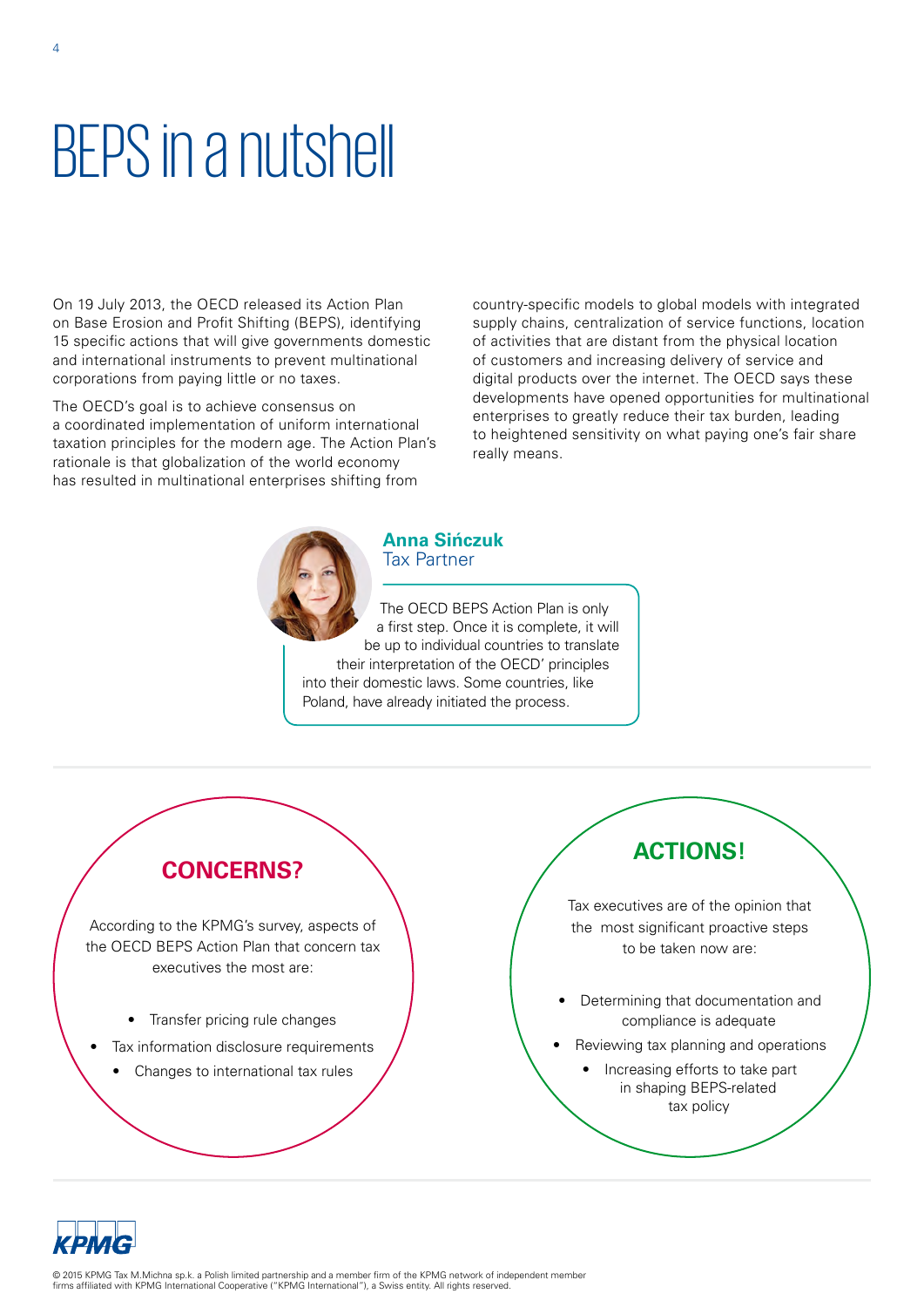## BEPS Action Plan



© 2015 KPMG Tax M.Michna sp.k. a Polish limited partnership and a member firm of the KPMG network of independent member<br>firms affiliated with KPMG International Cooperative ("KPMG International"), a Swiss entity. All right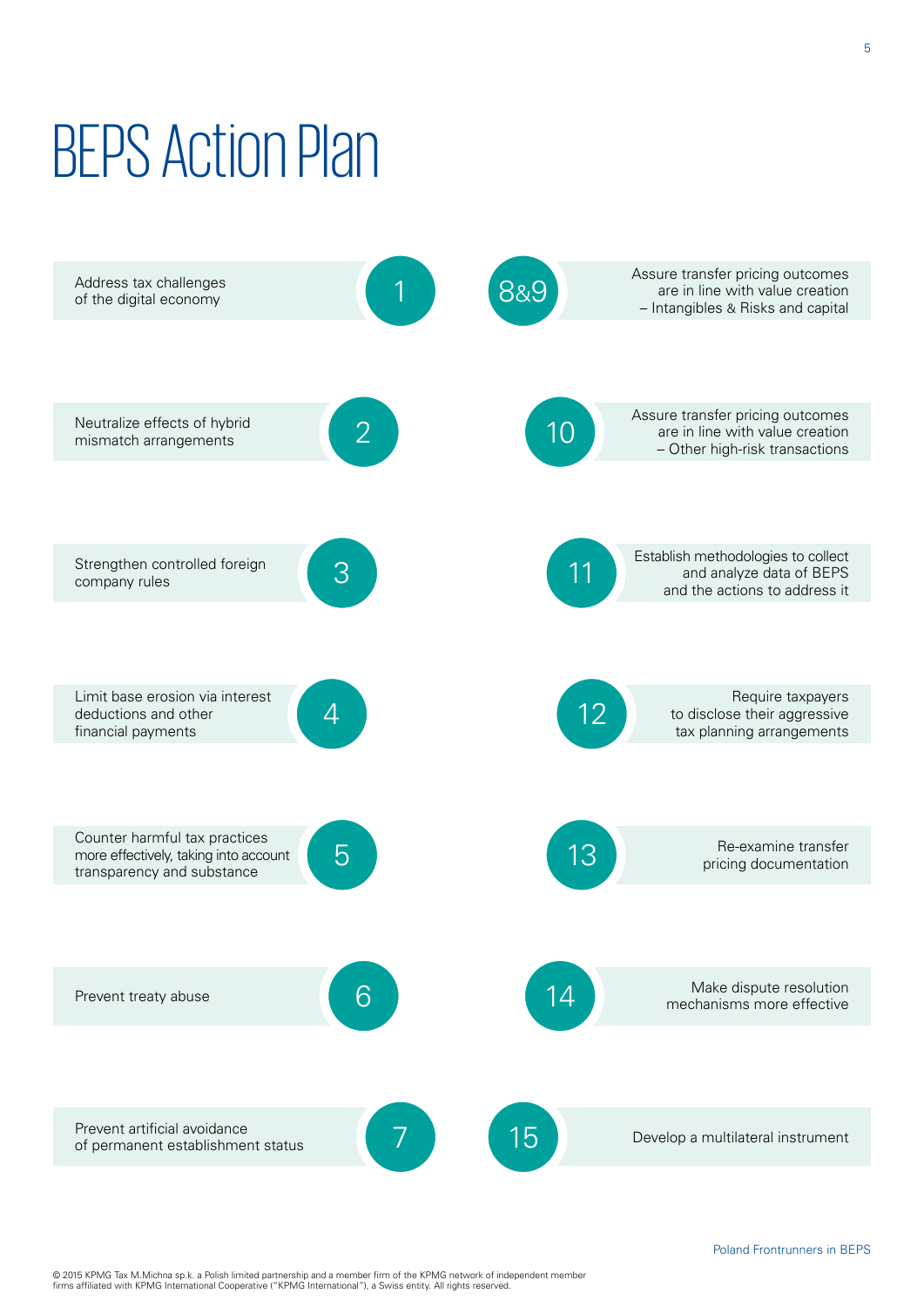### BEPS is happening now

### **The OECD has set a number of deadlines to conclude on the BEPS Actions. The timeline below summarizes some of the key dates and stages of this process.**



**СРМС** 

© 2015 KPMG Tax M.Michna sp.k. a Polish limited partnership and a member firm of the KPMG network of independent member<br>firms affiliated with KPMG International Cooperative ("KPMG International"), a Swiss entity. All right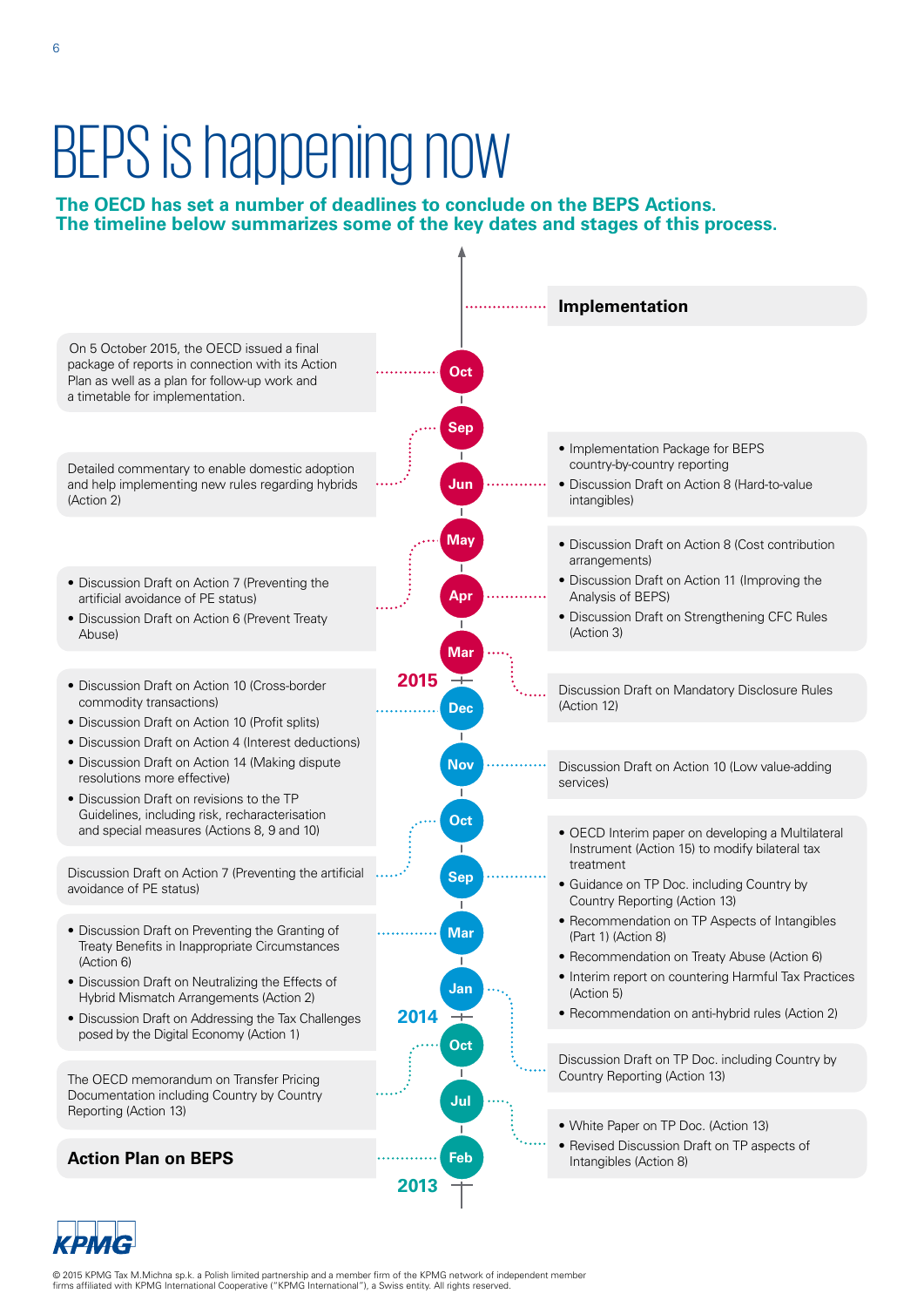### BEPS in Poland

### **Tax planning (aggressive tax planning)**

### **Action 2 – hybrid mismatch arrangements**

• new rules on corporate dividends aiming at disallowing participation exemption if the amount of dividend has been included in tax deductible costs of the subsidiary from 2015

#### **Action 3 – CFC rules**

- CFC rules introduced to the Polish tax system on 1 January 2015
- Income of a CFC taxable on an on-going basis at 19% rate
- Safe harbor for EU corporates (provided legitimate / real activities test is met)

### **Action 4 – interest deductions**

- New thin capitalization rules from 1 January 2015
- Direct and indirect relationships covered
- New debt to equity ratio of 1:1

### **Transfer pricing**

#### **Action 13 – TP documentation**

- Three-level documentation obligation incorporating the recommendations of the EU and the OECD, i.e.
	- detailed local file with the extensive range of information, including benchmarking study performed on the Polish market;
	- master file prepared at group level;
	- country by country reporting for largest taxpayers /groups.
- Statement signed by the member of the board confirming completion of the transfer pricing documentation requirements. Statement is filed under the personal criminal liability within 3 months from the end of the fiscal year.
- Detailed, additional reporting obligations presented on a transaction-by-transaction basis.
- Change in the definition of related parties and a new participation threshold (raised from 5 to 25 percent).

### **Treaties**

### **Action 6 – treaty abuse**

• A number of double tax treaties have been amended in recent years with the aim to eliminate certain planning opportunities or to introduce anti-avoidance mechanisms (e.g. treaty with Luxembourg, Cyprus). On-going renegotiation process with respect to other treaties (e.g. Netherlands, US).

### **Action 7 – artificial avoidance of permanent establishment status**

• More emphasis will be put on tax audits of entities doing business in Poland through unregistered permanent establishments

### **GAAR**

### **BEPS related**

- Polish government initiated works on the proposed amendments to the Polish Tax Ordinance Act (general procedural tax law Act in Poland) which envisage introduction of a GAAR clause with the aim to combat tax driven and aggressive transactions aimed solely or mainly at avoiding / reducing tax liabilities.
- The draft law raised very strong objections from the private sector. Conformity of the proposed rules with the Polish constitution as well as EU law principles has also been challenged.
- At this stage it is expected that the new GAAR law will not come into force before 2017.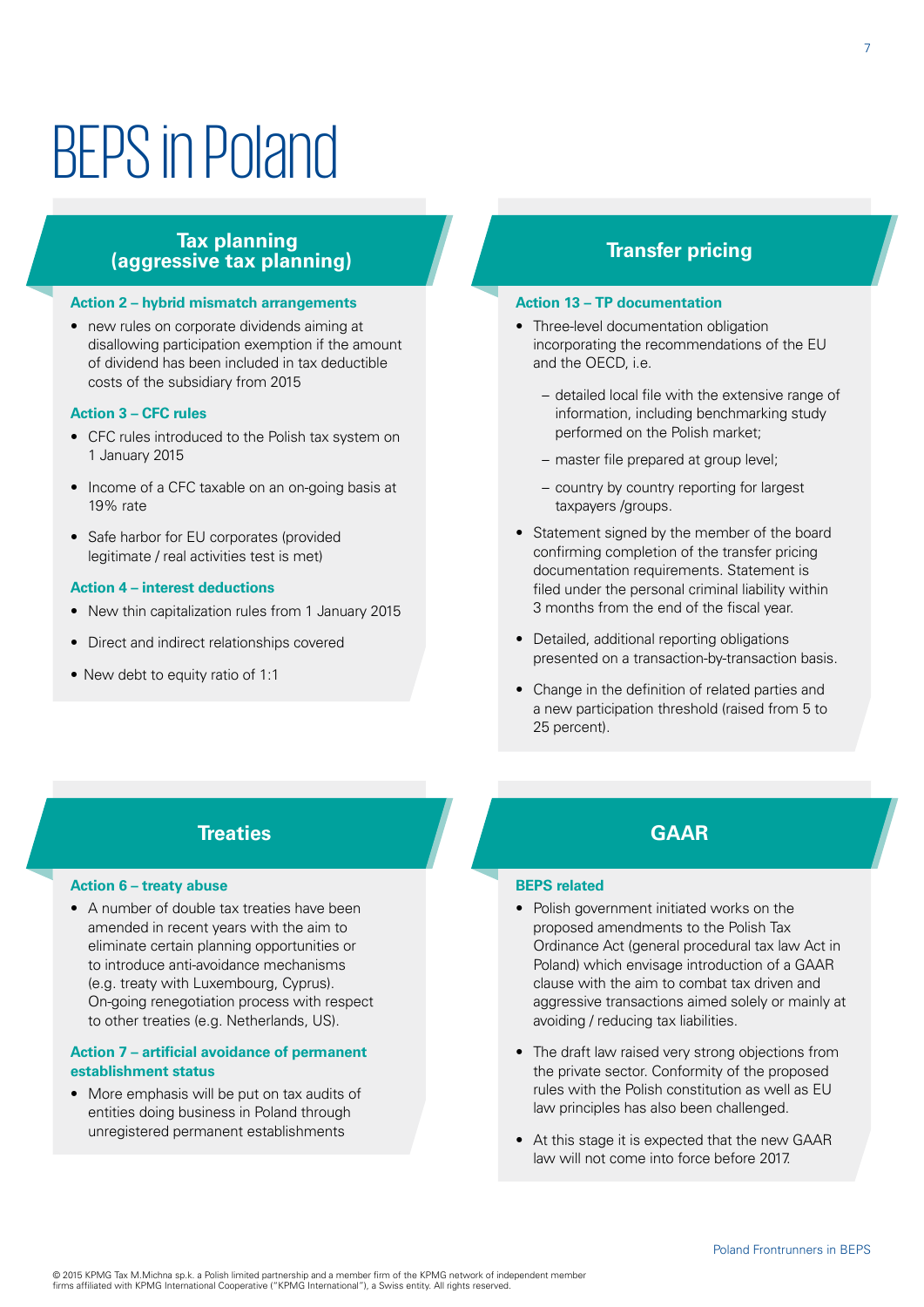# Do I need it?

### **BEPS fever symptoms**



**KPMG BEPS Thermometer**

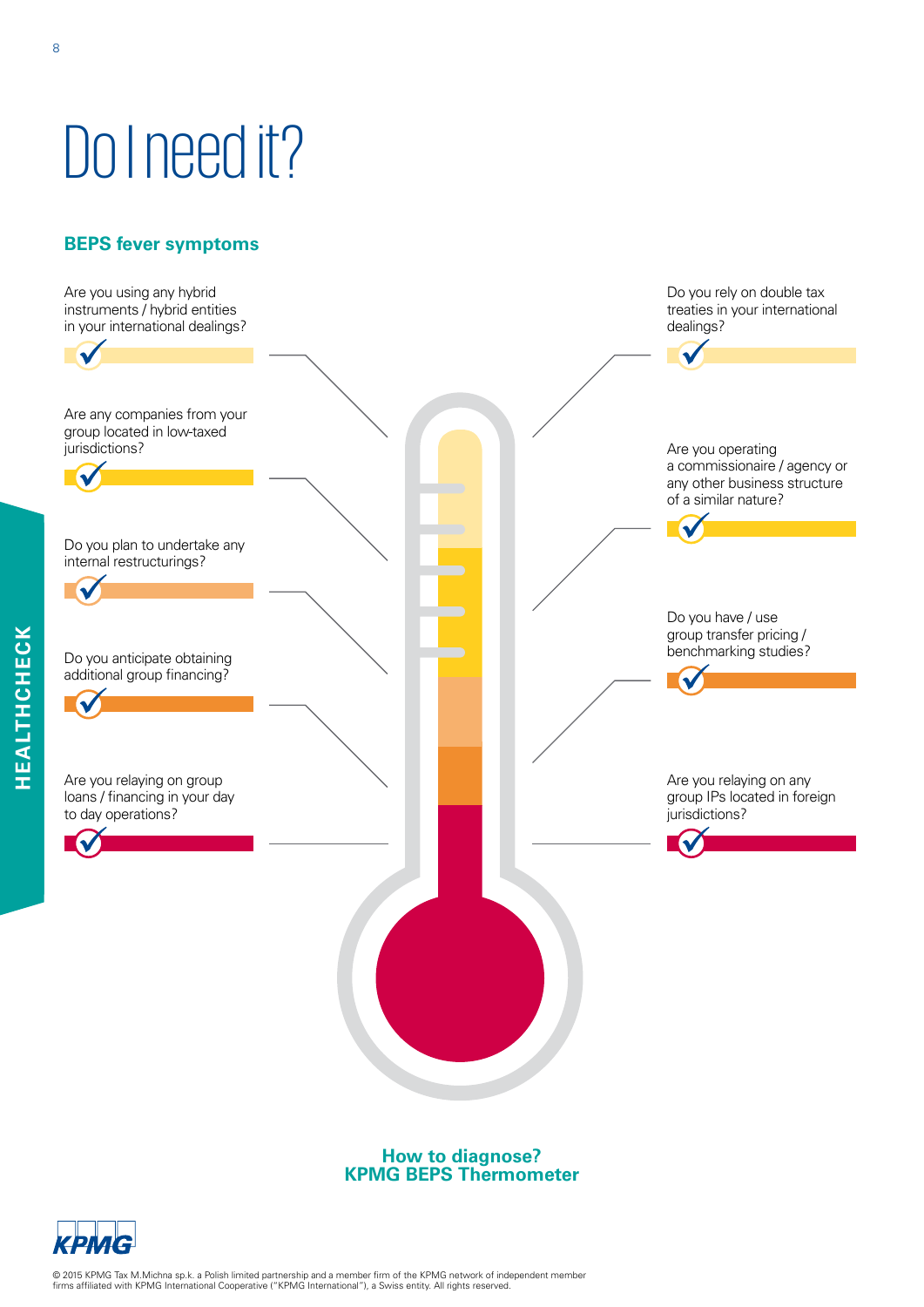### KPMG services

Tax functions and policy need to adapt to the rapidly changing Polish tax environment, addressing BEPS actions with mounting regulatory and cost pressures.

Knowing how to address these challenges can be a daunting task. Professionals at KPMG can help you assess the specific challenges you are facing and draw on our experience to develop and implement a tailored approach that works for your business.

BEPS mapping performed based on KPMG methodology will help your company and stakeholders to understand what are the risks and tax regulatory challenges connected to BEPS in Poland. Having this information ready, you will be able to actively manage the risks and prepare for the next steps to be taken to address these risks. Moreover, the report on BEPS mapping for your Polish operations can be used to discuss the findings within the Group and be a useful tool as a part of group tax planning policy.

- Our BEPS mapping review will include the analysis of holding and finance structures, tax rulings, accounting policy, code of conduct, tax procedures (both formalized and/or habitually applied), tax treaty reliance (from a Permanent Establishment and Withholding Tax perspective), selected types of transactions and their impact on the Effective Tax Rate, tax reporting tools and transfer pricing documentation. The review will be carried out based on samples of source documentation, agreements, governance documents, interviews and questionnaires.
- The main objective of the review is to identify potential tax risks arising from the content of the source documentation or from existing accounting, tax and governance processes.
- We will provide you with our findings in the form of **BEPS Thermometer: mapping report.**





### **Sabina Sampławska** Tax Director

Several BEPS action points aim at broadening the scope of tax-related information that international companies are required to disclose. We expect that our local authorities will follow this trend and in practice Polish taxpayers may face more scrutiny and questions about their tax planning practices.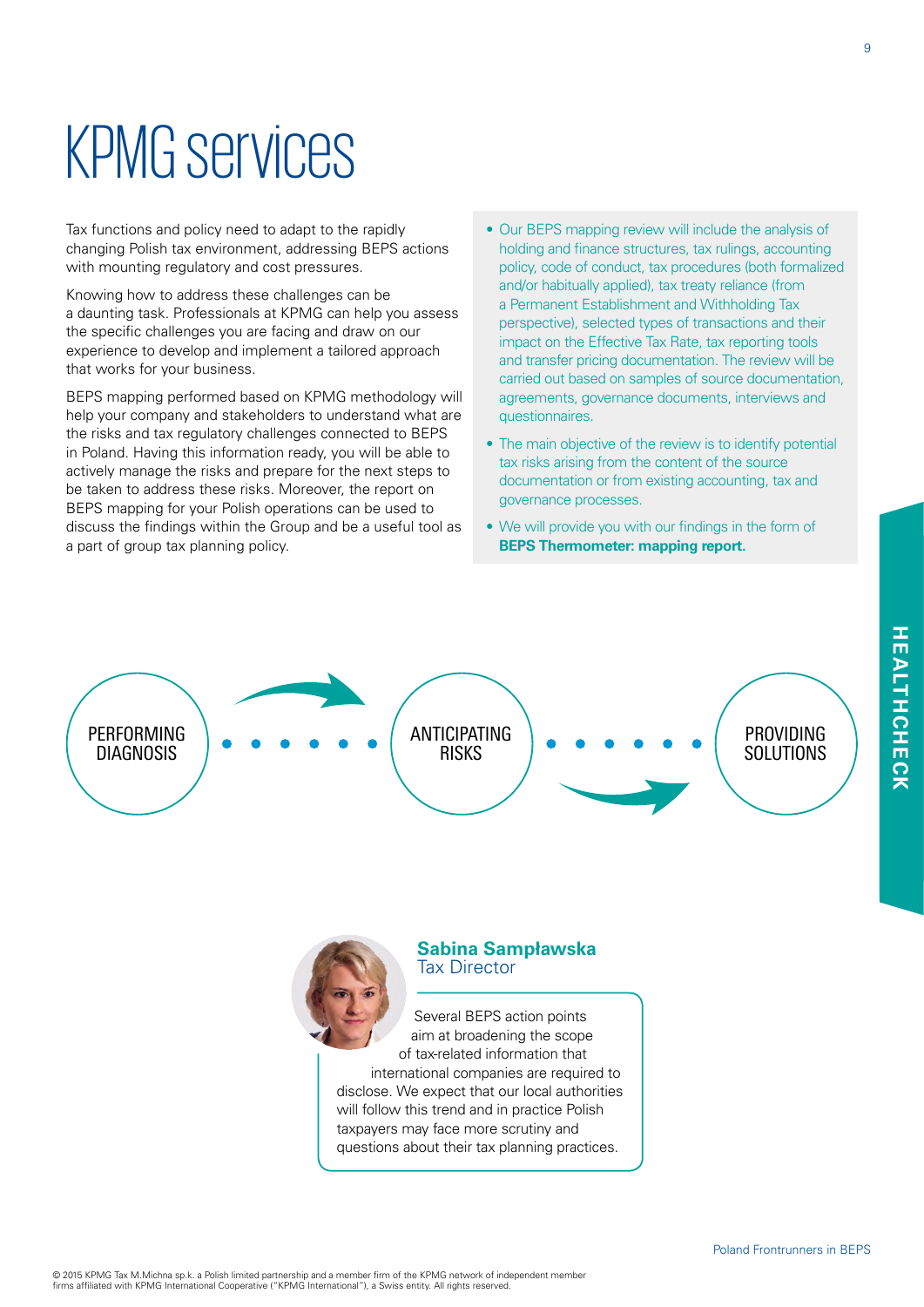## Project timeline





### **Monika Palmowska** Tax Director

The Polish tax authorities are being equipped with the advanced analytical tools. In order to be prepared for discussions with the tax officials, more attention should be put to planning the related party transactions and ensuring compliance.

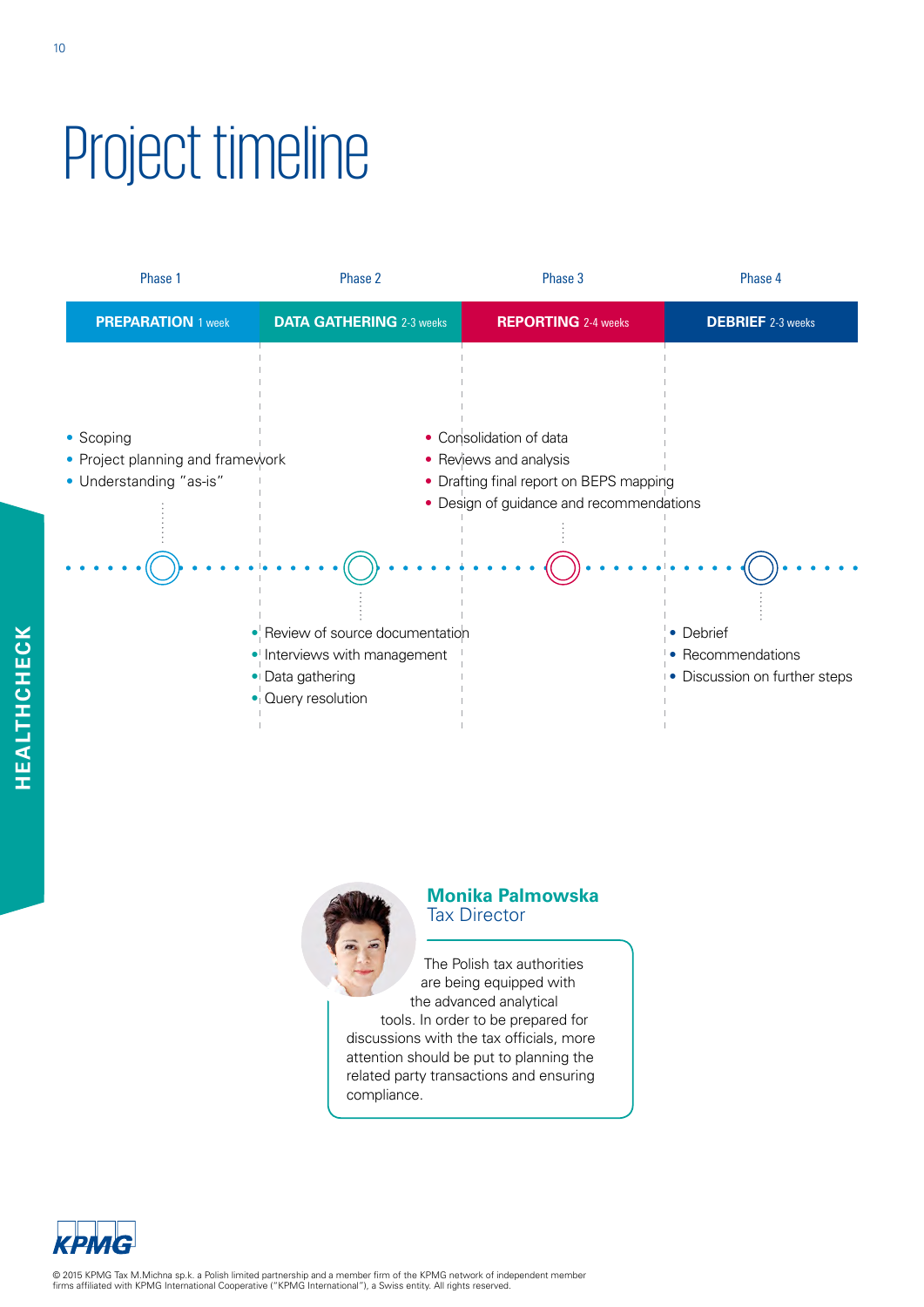11

### © 2015 KPMG Tax M.Michna sp.k. a Polish limited partnership and a member firm of the KPMG network of independent member<br>firms affiliated with KPMG International Cooperative ("KPMG International"), a Swiss entity. All right

### **Deliverables**

Our recommendations may include suggestions to change the financing structure (to comply with thin capitalization rules), remodeling hybrid mismatches, updating and preparing benchmarking studies and transfer pricing documentation (including country by country reporting), introducing tax governance policy.





### **Michał Niżnik** Tax Director

Taxpayers will now need to review their contractual arrangements and, where necessary, to undertake proactive steps to make sure that all the BEPS sensitive areas are properly addressed within the organization.